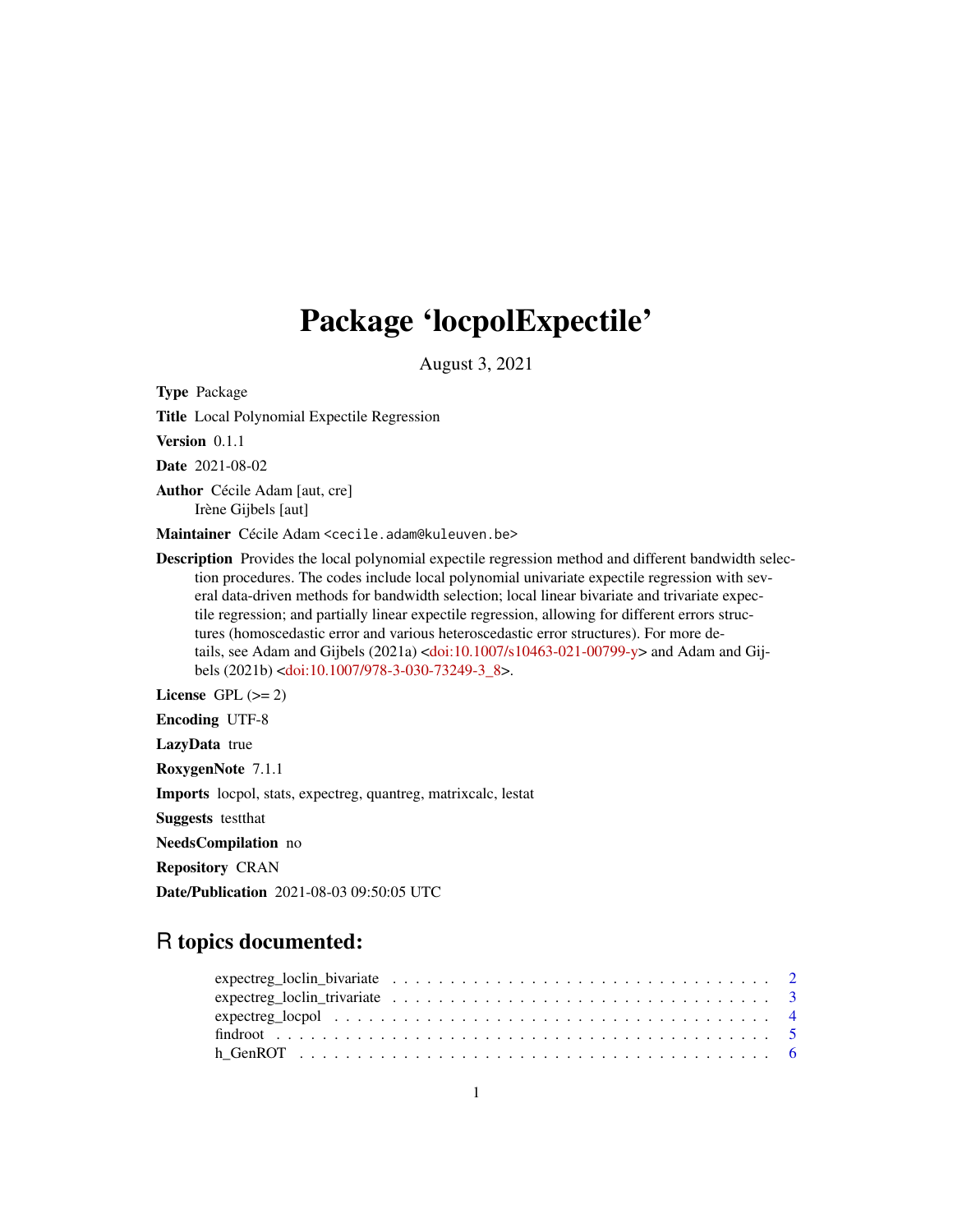<span id="page-1-0"></span>

| Index | 19 |
|-------|----|

```
expectreg_loclin_bivariate
```
*Local linear expectile regression (iterative procedure) for a bivariate covariate case*

# Description

Formula interface for the local linear expectile estimation for a bivariate covariate case.

# Usage

```
expectreg_loclin_bivariate(
  Z1,
  Z2,
  Y,
  omega,
 kernel = gaussK,
 h,
 grid = cbind(seq(min(Z1), max(Z1), length.out = length(Z1)), seq(min(Z2), max(Z2),
    length.out = length(Z2)))
)
```

| Z1             | The first covariate data values.                                                                                                    |
|----------------|-------------------------------------------------------------------------------------------------------------------------------------|
| Z <sub>2</sub> | The second covariate data values.                                                                                                   |
| Y              | The response data values.                                                                                                           |
| omega          | Numeric vector of level between 0 and 1 where 0.5 corresponds to the mean.                                                          |
| kernel         | The kernel used to perform the estimation. In default setting, kernel=gaussK.<br>See details in Kernels.                            |
| h              | Smoothing parameter, bandwidth.                                                                                                     |
| grid           | Matrix of evaluation points. In default setting, a grid of equispaced grid-values<br>on the domain of the variables $Z1$ and $Z2$ . |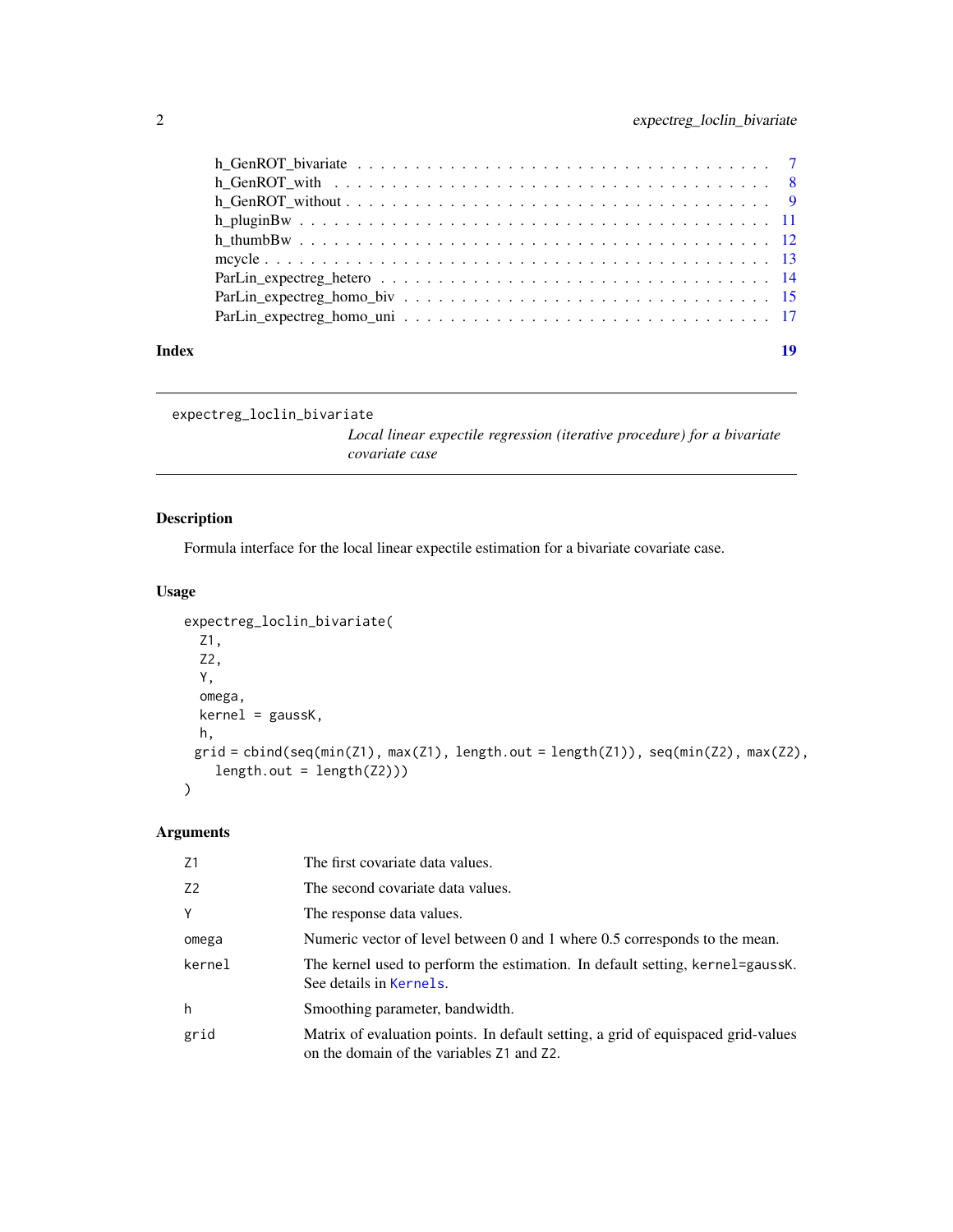<span id="page-2-0"></span>[expectreg\\_loclin\\_bivariate](#page-1-1) local linear expectile estimator proposed and studied by Adam and Gijbels (2021b) for a bivariate covariate case. [expectreg\\_loclin\\_bivariate](#page-1-1) returns a matrix whose components are the estimation of the bivariate expectile surface, of order  $\omega$  according to the grid matrix. The rows are the grid on the first covariate data values (i.e. Z1) and the columns the grid on the second covariate data values (i.e. Z2).

# References

Adam, C. and Gijbels, I. (2021b). Partially linear expectile regression using local polynomial fitting. In Advances in Contemporary Statistics and Econometrics: Festschrift in Honor of Christine Thomas-Agnan, Chapter 8, pages 139–160. Springer, New York.

#### Examples

```
library(locpol)
library(lestat)
set.seed(6)
dist <- muniformdistribution(rep(0, 2), rep(1, 2))
values<-simulate(dist,200)
Z_1<-values[,1]
Z_2<-values[,2]
Z -rbind(Z_1, Z_2)
gamma=cbind(3,-0.4)
set.seed(7)
eta_1<-rnorm(100,0,1)
X1=(gamma%*%Z)+(1.5*eta_1)
set.seed(8)
eta_2<-rnorm(100,0,2)
X2=(gamma%*%Z)+(1.5*eta_2)
X<-rbind(X1,X2)
set.seed(9)
epsilon<-rt(100,3)
delta_true<-rbind(0,-0.8)
Y=as.numeric((t(delta_true)%*%X)+(0.2*exp(1.5*(gamma%*%Z)))+epsilon)
expectreg_loclin_bivariate(Z1=Z_1,Z2=Z_2,Y=Y,omega=0.1
,kernel=gaussK,h=0.1,grid=cbind(seq(min(Z_1),max(Z_1)
,length.out=10),seq(min(Z_2),max(Z_2),length.out=10)))
```
<span id="page-2-1"></span>expectreg\_loclin\_trivariate

*Local linear expectile regression (iterative procedure) for a trivariate covariate case*

# **Description**

Formula interface for the local linear expectile estimation for a trivariate covariate setting.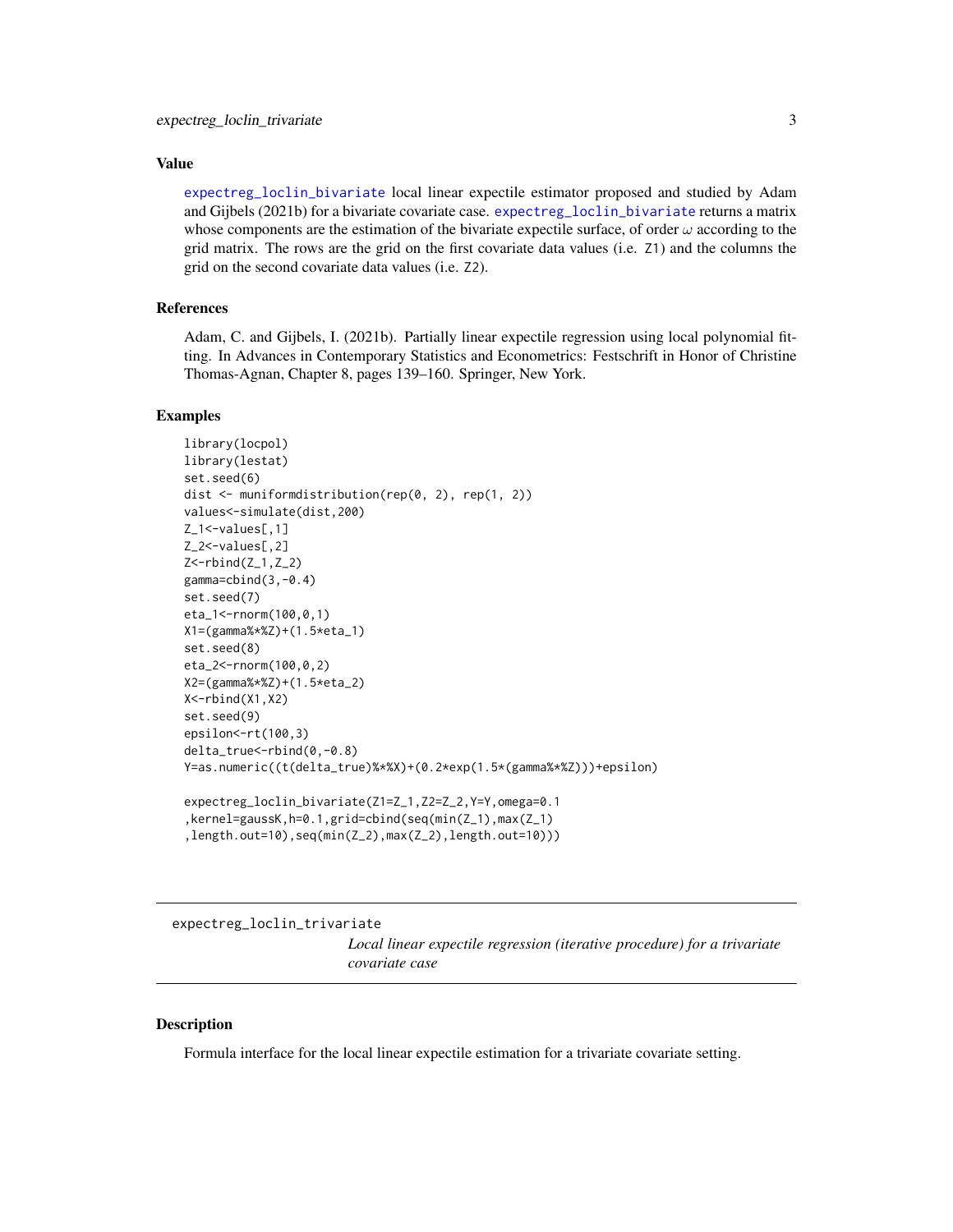expectreg\_loclin\_trivariate(Z, X1, X2, Y, omega, h, kernel = gaussK)

#### Arguments

| Z      | The first covariate data values.                                                                         |
|--------|----------------------------------------------------------------------------------------------------------|
| X1     | The second covariate data values.                                                                        |
| X2     | The third covariate data values.                                                                         |
| Y      | The response data values.                                                                                |
| omega  | Numeric vector of level between 0 and 1 where 0.5 corresponds to the mean.                               |
| h      | Smoothing parameter, bandwidth.                                                                          |
| kernel | The kernel used to perform the estimation. In default setting, kernel=gaussK.<br>See details in Kernels. |

# Value

[expectreg\\_loclin\\_trivariate](#page-2-1) local linear expectile estimator proposed and studied by Adam and Gijbels (2021b) for a trivariate covariate matrix. [expectreg\\_loclin\\_trivariate](#page-2-1) returns a vector whose components are the estimation of the nonparametric part according to the observed values (i.e.  $(Z_i, X_{1i}, X_{2i})$ ).

# References

Adam, C. and Gijbels, I. (2021b). Partially linear expectile regression using local polynomial fitting. In Advances in Contemporary Statistics and Econometrics: Festschrift in Honor of Christine Thomas-Agnan, Chapter 8, pages 139–160. Springer, New York.

<span id="page-3-1"></span>

| expectreg_locpol | Local polynomial expectile regression (iterative procedure), univari- |
|------------------|-----------------------------------------------------------------------|
|                  | ate covariate                                                         |

# Description

Formula interface for the local polynomial expectile estimation.

# Usage

```
expectreg_locpol(
 X,
 Y,
 j = 0,
 p = 1,
 omega,
 h,
 kernel = gaussK,
 starting_value = c("mean", "median", "omega-quantile"),
  grid = seq(min(X), max(X), length.out = 100))
```
<span id="page-3-0"></span>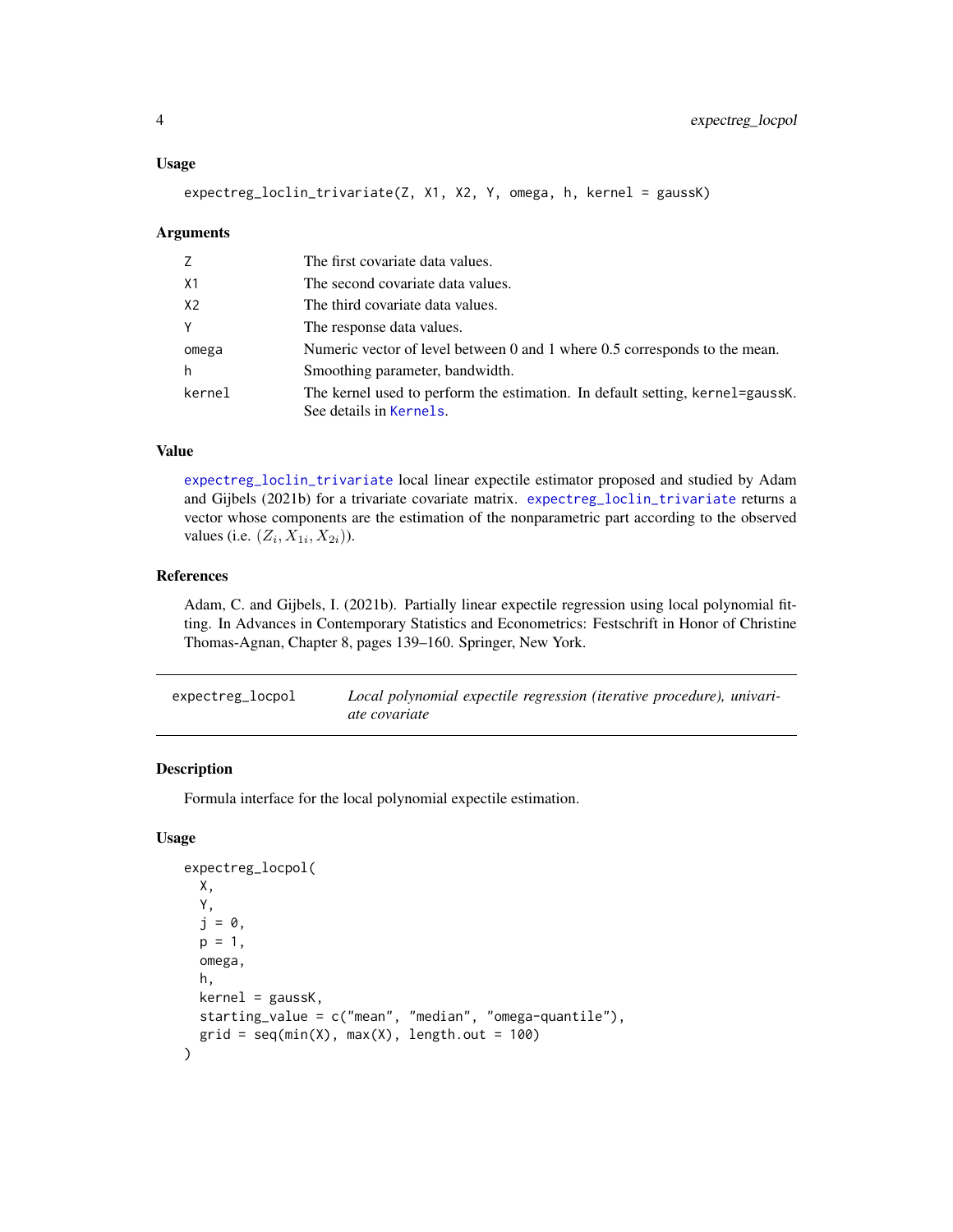#### <span id="page-4-0"></span>findroot 5

# Arguments

| X      | The covariate data values.                                                                                                                  |
|--------|---------------------------------------------------------------------------------------------------------------------------------------------|
| Y      | The response data values.                                                                                                                   |
| j      | The order of derivative of the expectile to be estimated. In default setting, $j=0$<br>(i.e. estimating the expectile regression function). |
| p      | The order of the local polynomial estimator. In default setting, p=1 (i.e. local<br>linear estimator).                                      |
| omega  | Numeric vector of level between 0 and 1 where 0.5 corresponds to the mean.                                                                  |
| h      | Smoothing parameter, bandwidth.                                                                                                             |
| kernel | The kernel used to perform the estimation. In default setting, kernel=gaussK.<br>See details in Kernels.                                    |
|        | starting_value Method for the starting point. Choice between the estimated (unconditional)<br>mean, median and omega-quantile.              |
| grid   | Vector of evaluation points. In default setting, a grid of 100 equispaced grid-<br>values on the domain of the variable $X$ .               |

# Value

[expectreg\\_locpol](#page-3-1) local polynomial expectile estimator proposed and studied by Adam and Gijbels (2021a).

# References

Adam, C. and Gijbels, I. (2021a). Local polynomial expectile regression. Annals of the Institute of Statistical Mathematics doi:10.1007/s10463-021-00799-y.

# Examples

```
library(locpol)
data(mcycle)
y=mcycle$accel
x=mcycle$times
```

```
expectreg_locpol(X=x, Y=y, omega=0.3, h=0.4, kernel=gaussK, starting_value="mean"
,grid=seq(min(x),max(x),length.out=10))
```
<span id="page-4-1"></span>findroot *One-to-one mapping relating expectiles and quantiles*

# Description

Ont-to-one mapping (see Proposition 1 in Adam and Gijbels (2021a))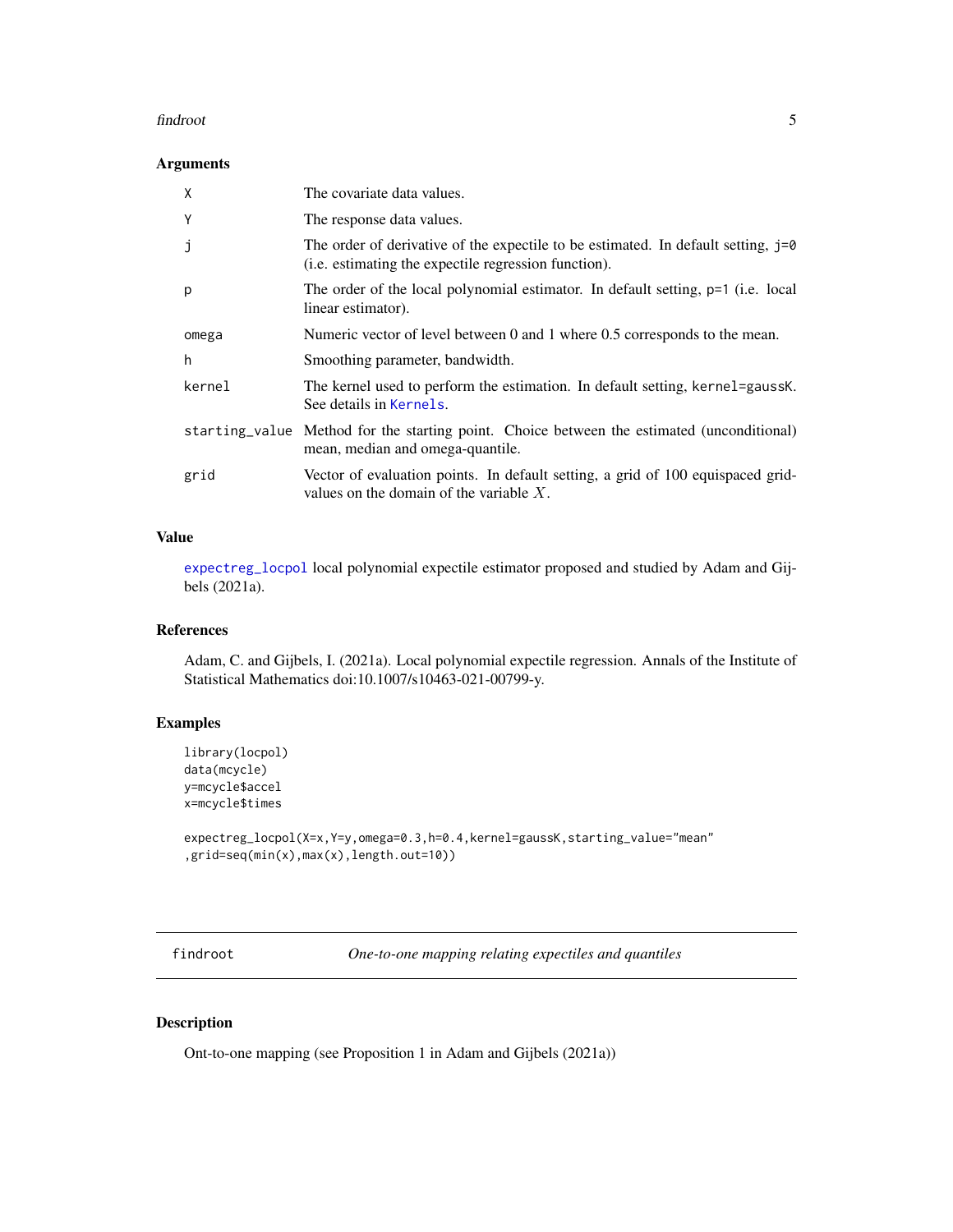#### <span id="page-5-0"></span>Usage

findroot(X, Y, omega, alpha,  $p = 1$ )

# Arguments

| X     | The covariate data values.                                                   |
|-------|------------------------------------------------------------------------------|
| Y     | The response data values.                                                    |
| omega | Numeric vector of level between 0 and 1 where 0.5 corresponds to the mean.   |
| alpha | Alpha value corresponding to the omega value given by the one-to-one mapping |
| р     | The order of the local polynomial estimator. In default setting, p=1.        |

# Value

[findroot](#page-4-1) returns the one-to-one mapping

# References

Adam, C. and Gijbels, I. (2021a). Local polynomial expectile regression. Annals of the Institute of Statistical Mathematics doi:10.1007/s10463-021-00799-y.

<span id="page-5-1"></span>h\_GenROT *Rule-of-Thumb bandwidth selectors*

#### <span id="page-5-2"></span>Description

General Rule-of-Thumb bandwidth selector for univariate expectile regression proposed by Adam and Gijbels (2021a) see Formula (24). The weight function  $k_0(x)$  is chosen to be equal to the indicator function on  $[min(X_i) + 0.1, max(X_i) - 0.1]$ .

# Usage

h\_GenROT(X, Y,  $j = 0$ ,  $p = 1$ , kernel = gaussK, omega)

compDerEst\_exp(X, Y, p, omega)

| X      | The covariate data values.                                                                               |
|--------|----------------------------------------------------------------------------------------------------------|
| Y      | The response data values.                                                                                |
| j      | The order of derivative to estimate. In default setting, j=0.                                            |
| p      | The order of the local polynomial estimator. In default setting, p=1.                                    |
| kernel | The kernel used to perform the estimation. In default setting, kernel=gaussK.<br>See details in Kernels. |
| omega  | Numeric vector of level between 0 and 1 where 0.5 corresponds to the mean.                               |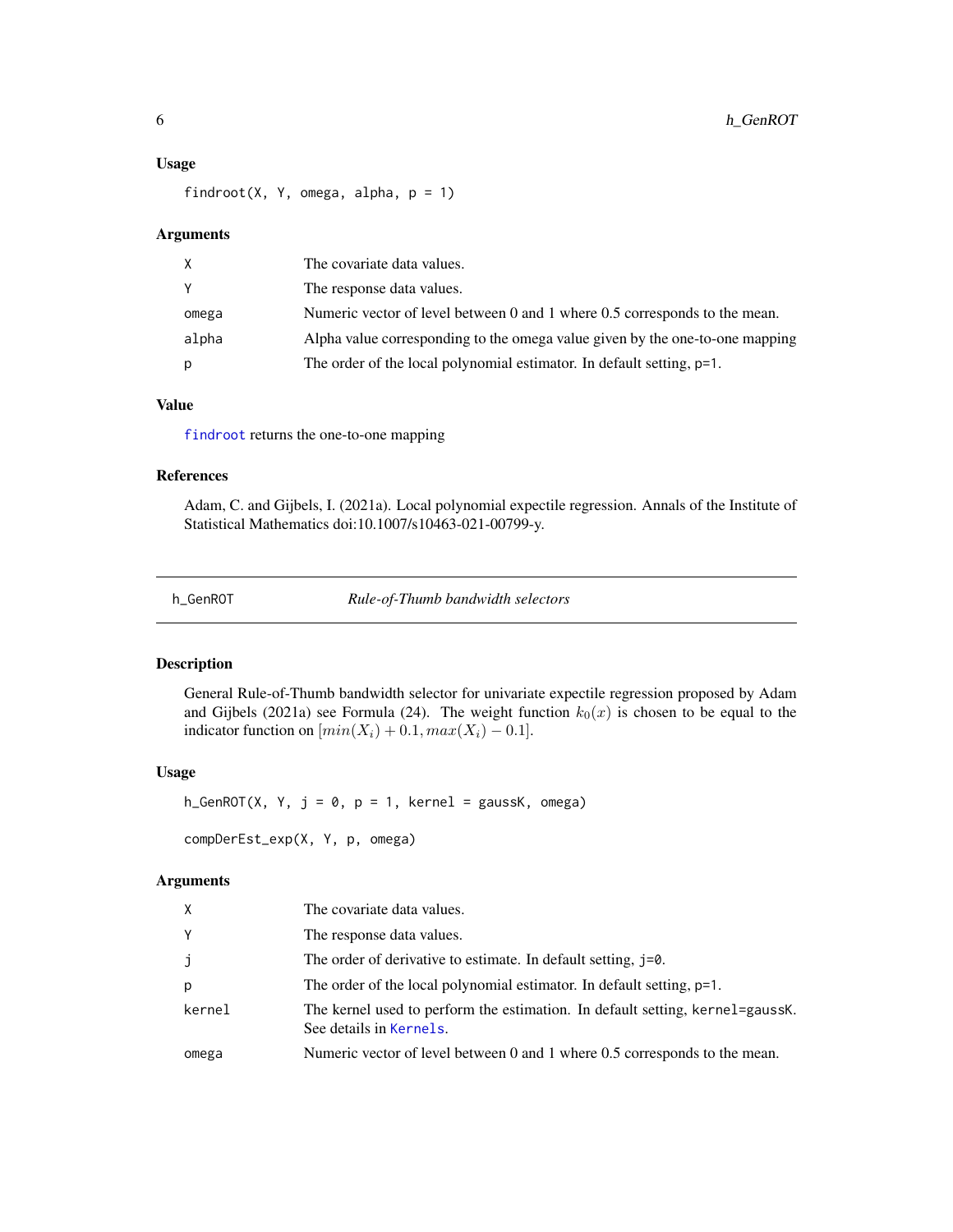<span id="page-6-0"></span>[h\\_GenROT](#page-5-1) provides the general Rule-of-Thumb bandwidth selector for the expectile regression proposed by Adam and Gijbels (2021a).

[compDerEst\\_exp](#page-5-2) returns a data frame whose components are:

- X The covariate data values.
- Y The response data values.
- fit The fitted values for the parametric estimation (leading to the Rule-of-Thumb expression).
- der The derivative estimation at  $X$  values.

# References

Adam, C. and Gijbels, I. (2021a). Local polynomial expectile regression. Annals of the Institute of Statistical Mathematics doi:10.1007/s10463-021-00799-y.

#### Examples

```
library(locpol)
data(mcycle)
y=mcycle$accel
x=mcycle$times
h=h_GenROT(X=x,Y=y,j=0,p=1,kernel=gaussK,omega=0.1)
#h=1.887636
```
<span id="page-6-1"></span>h\_GenROT\_bivariate *Rule-of-Thumb bandwidth selectors for bivariate covariate setting*

### Description

General Rule-of-Thumb bandwidth selector for the expectile regression proposed by Adam and Gijbels (2021b) see Formula (26) for a bivariate covariate setting. The weight functions are chosen to be equal to the indicator functions on  $[min(Z_{ki}) + 0.1, max(Z_{ki}) - 0.1]$  for k=1, 2 (i.e. for the two covariates) and j=0 and p=1.

# Usage

```
h_GenROT_bivariate(Z1, Z2, Y, omega, kernel = gaussK)
```

| Ζ1     | The first covariate data values.                                              |
|--------|-------------------------------------------------------------------------------|
| Z2     | The second covariate data values.                                             |
|        | The response data values.                                                     |
| omega  | Numeric vector of level between 0 and 1 where 0.5 corresponds to the mean.    |
| kernel | The kernel used to perform the estimation. In default setting, kernel=gaussK. |
|        | See details in Kernels.                                                       |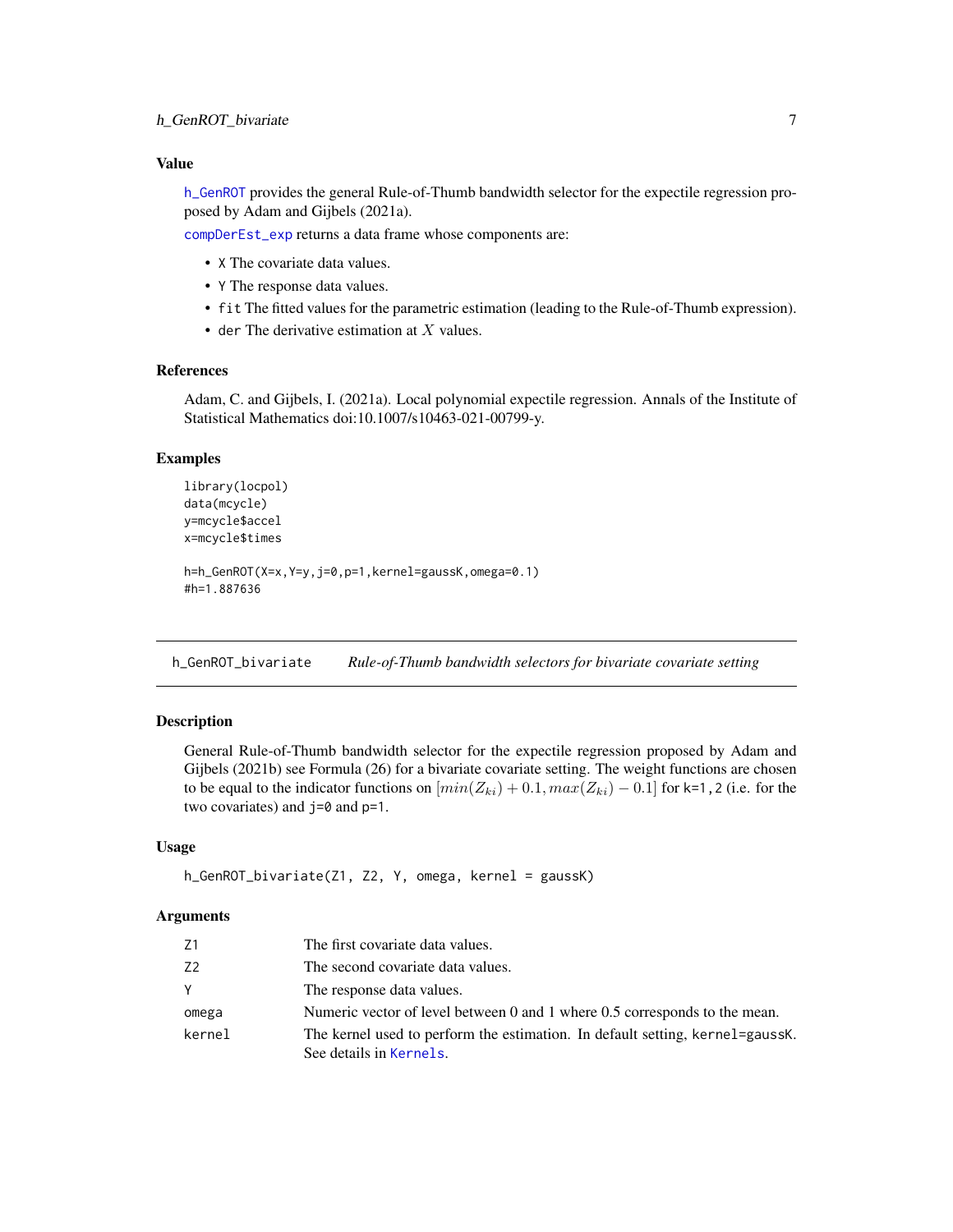<span id="page-7-0"></span>[h\\_GenROT\\_bivariate](#page-6-1) provides the general Rule-of-Thumb bandwidth selector for the expectile regression, in the bivariate covariate setting, proposed by Adam and Gijbels (2021b).

#### References

Adam, C. and Gijbels, I. (2021b). Partially linear expectile regression using local polynomial fitting. In Advances in Contemporary Statistics and Econometrics: Festschrift in Honor of Christine Thomas-Agnan, Chapter 8, pages 139–160. Springer, New York.

# Examples

```
library(locpol)
library(lestat)
set.seed(6)
dist <- muniformdistribution(rep(0, 2), rep(1, 2))
values<-simulate(dist,200)
Z_1<-values[,1]
Z_2<-values[,2]
Z<-rbind(Z_1,Z_2)
gamma=cbind(3,-0.4)
set.seed(7)
eta_1<-rnorm(100,0,1)
X1=(gamma%*%Z)+(1.5*eta_1)
set.seed(8)
eta_2<-rnorm(100,0,2)
X2=(gamma%*%Z)+(1.5*eta_2)
X<-rbind(X1,X2)
set.seed(9)
epsilon<-rt(100,3)
delta_true<-rbind(0,-0.8)
Y=as.numeric((t(delta_true)%*%X)+(0.2*exp(1.5*(gamma%*%Z)))+epsilon)
h=h_GenROT_bivariate(Z1=Z_1,Z2=Z_2,Y=Y,kernel=gaussK,omega=0.1)
#h=0.1241427
```
<span id="page-7-1"></span>h\_GenROT\_with *Rule-of-Thumb bandwidth selectors in a location-scale setting using the one-to-one mapping*

# Description

Rule-of-Thumb bandwidth selector for the expectile regression in a location-scale setting using the one-to-one mapping. The weight function is chosen to be equal to the indicator function on  $[min(X_i) + 0.1, max(X_i) - 0.1].$ 

#### Usage

h\_GenROT\_with(X, Y,  $j = 0$ ,  $p = 1$ , kernel = gaussK, omega)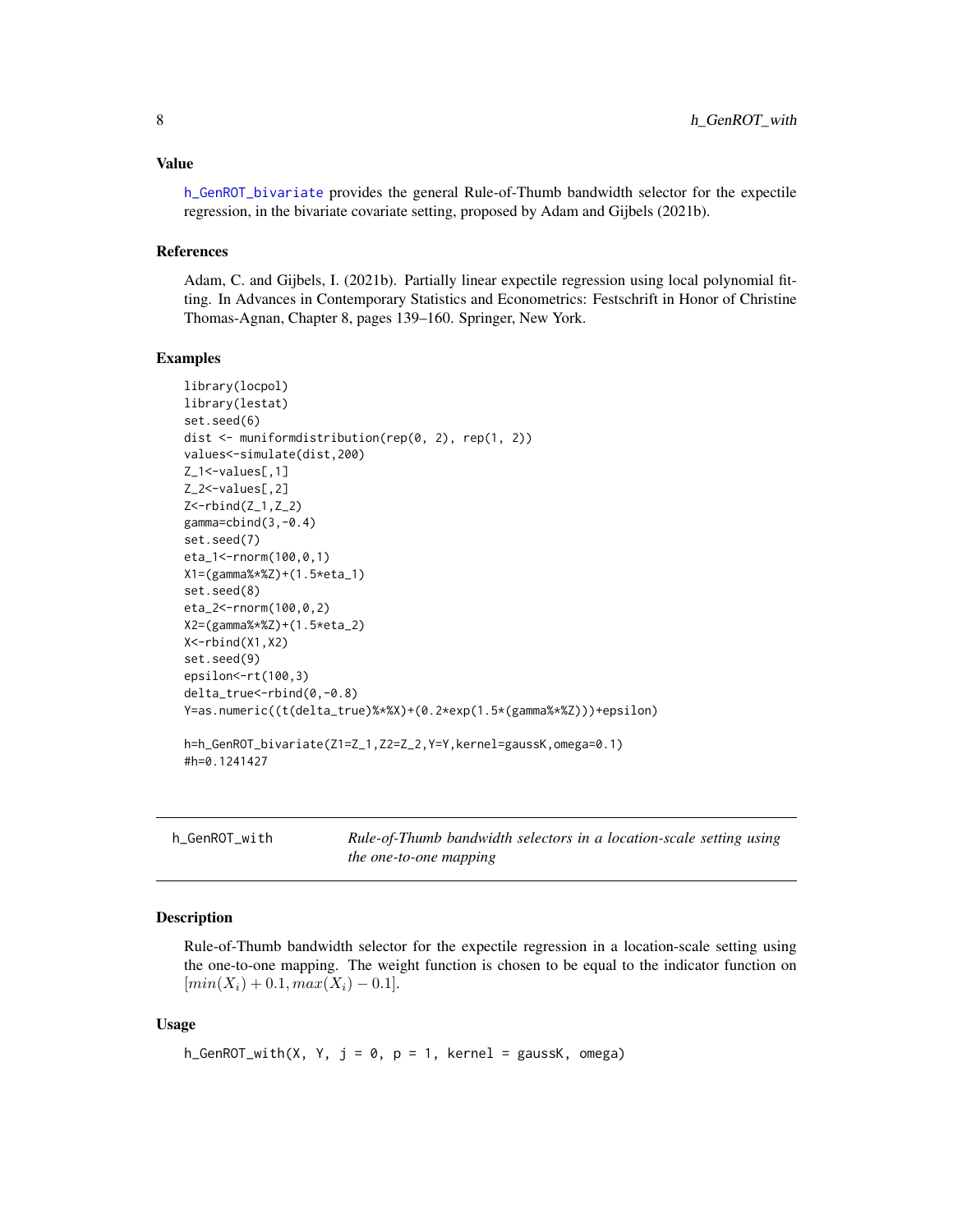#### <span id="page-8-0"></span>**Arguments**

| $\times$ | The covariate data values.                                                                               |
|----------|----------------------------------------------------------------------------------------------------------|
| Y        | The response data values.                                                                                |
| j        | The order of derivative to estimate. In default setting, j=0.                                            |
| p        | The order of the local polynomial estimator. In default setting, p=1.                                    |
| kernel   | The kernel used to perform the estimation. In default setting, kernel=gaussK.<br>See details in Kernels. |
| omega    | Numeric vector of level between 0 and 1 where 0.5 corresponds to the mean.                               |

#### Value

[h\\_GenROT\\_with](#page-7-1) provides the Rule-of-Thumb bandwidth selector in a location-scale setting using the one-to-one mapping for univariate expectile regression proposed by Adam and Gijbels (2021a).

# References

Adam, C. and Gijbels, I. (2021a). Local polynomial expectile regression. Annals of the Institute of Statistical Mathematics doi:10.1007/s10463-021-00799-y.

# Examples

```
library(locpol)
data(mcycle)
y=mcycle$accel
x=mcycle$times
h=h_GenROT_with(X=x,Y=y,j=0,p=1,kernel=gaussK,omega=0.1)
#h=1.886125
```
<span id="page-8-1"></span>

 $Rule-of-Thumb\ bandwidth\ selectors in\ a\ location-scale\ setting\ without$ *using the one-to-one mapping*

### <span id="page-8-2"></span>Description

Rule-of-Thumb bandwidth selector for the expectile regression in a location scale without using the one-to-one mapping. The weight function is chosen to be equal to the indicator function on  $[min(X_i) + 0.1, max(X_i) - 0.1].$ 

#### Usage

```
h_GenROT_without(X, Y, j = 0, p = 1, kernel = gaussK, omega)
```

```
compDerEstError_exp(X, Y, p, omega)
```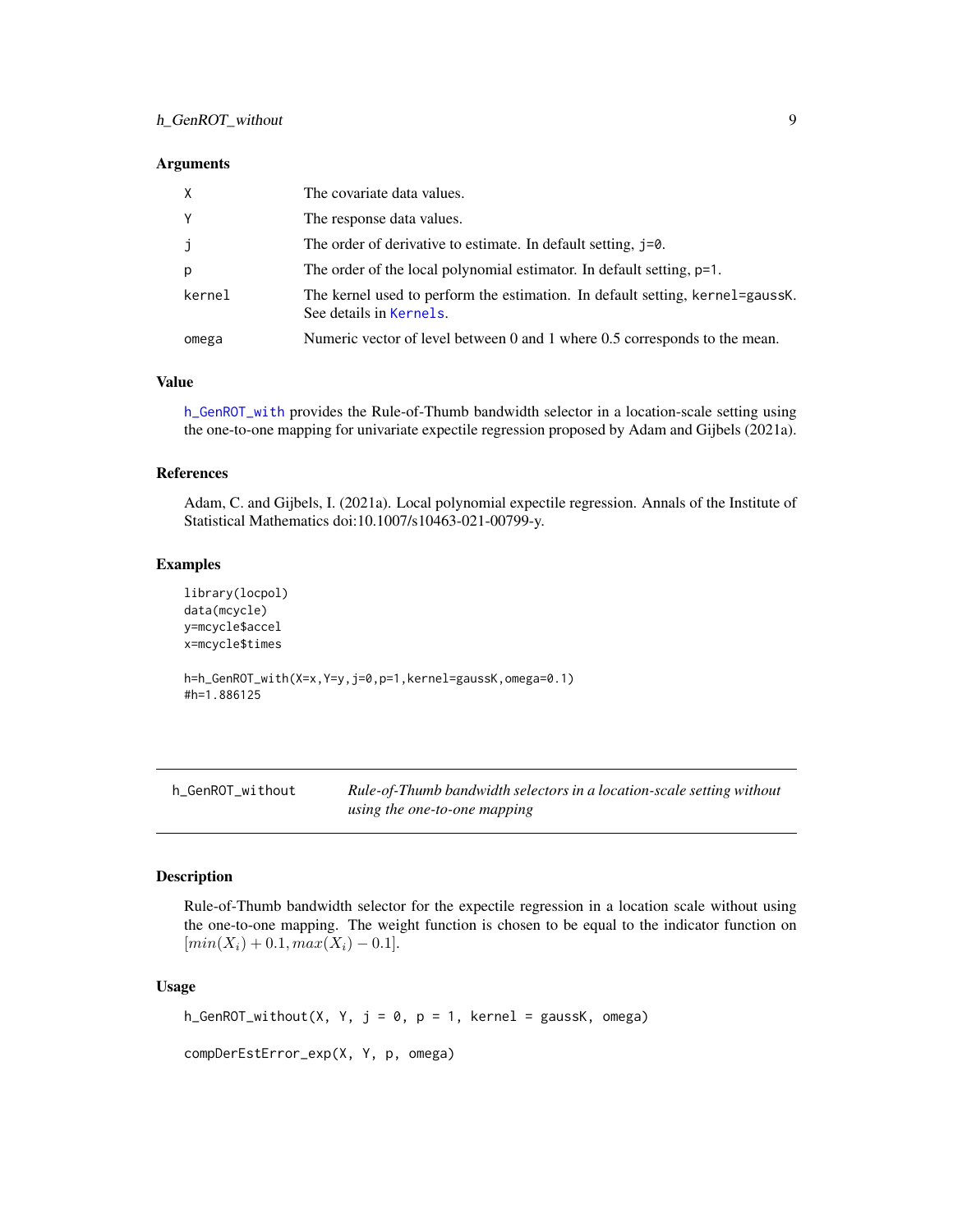# <span id="page-9-0"></span>Arguments

| X      | The covariate data values.                                                                               |
|--------|----------------------------------------------------------------------------------------------------------|
| Y      | The response data values.                                                                                |
| j      | The order of derivative to estimate. In default setting, j=0.                                            |
| p      | The order of the local polynomial estimator. In default setting, p=1.                                    |
| kernel | The kernel used to perform the estimation. In default setting, kernel=gaussK.<br>See details in Kernels. |
| omega  | Numeric vector of level between 0 and 1 where 0.5 corresponds to the mean.                               |

# Value

[h\\_GenROT\\_without](#page-8-1) provides the Rule-of-Thumb bandwidth selector in a location-scale setting without using the one-to-one mapping for univariate expectile regression proposed by Adam and Gijbels (2021a).

[compDerEstError\\_exp](#page-8-2) returns a data frame whose components are:

- X The covariate data values.
- Y The response data values.
- fit The fitted values for the parametric estimation.
- der The derivative estimation at  $X$  values.
- err The estimation of the error vector
- err\_fit The  $\omega$ th expectile of the residuals

# References

Adam, C. and Gijbels, I. (2021a). Local polynomial expectile regression. Annals of the Institute of Statistical Mathematics doi:10.1007/s10463-021-00799-y.

```
library(locpol)
data(mcycle)
y=mcycle$accel
x=mcycle$times
```

```
h=h_GenROT_without(X=x,Y=y,j=0,p=1,kernel=gaussK,omega=0.3)
#h=1.937706
```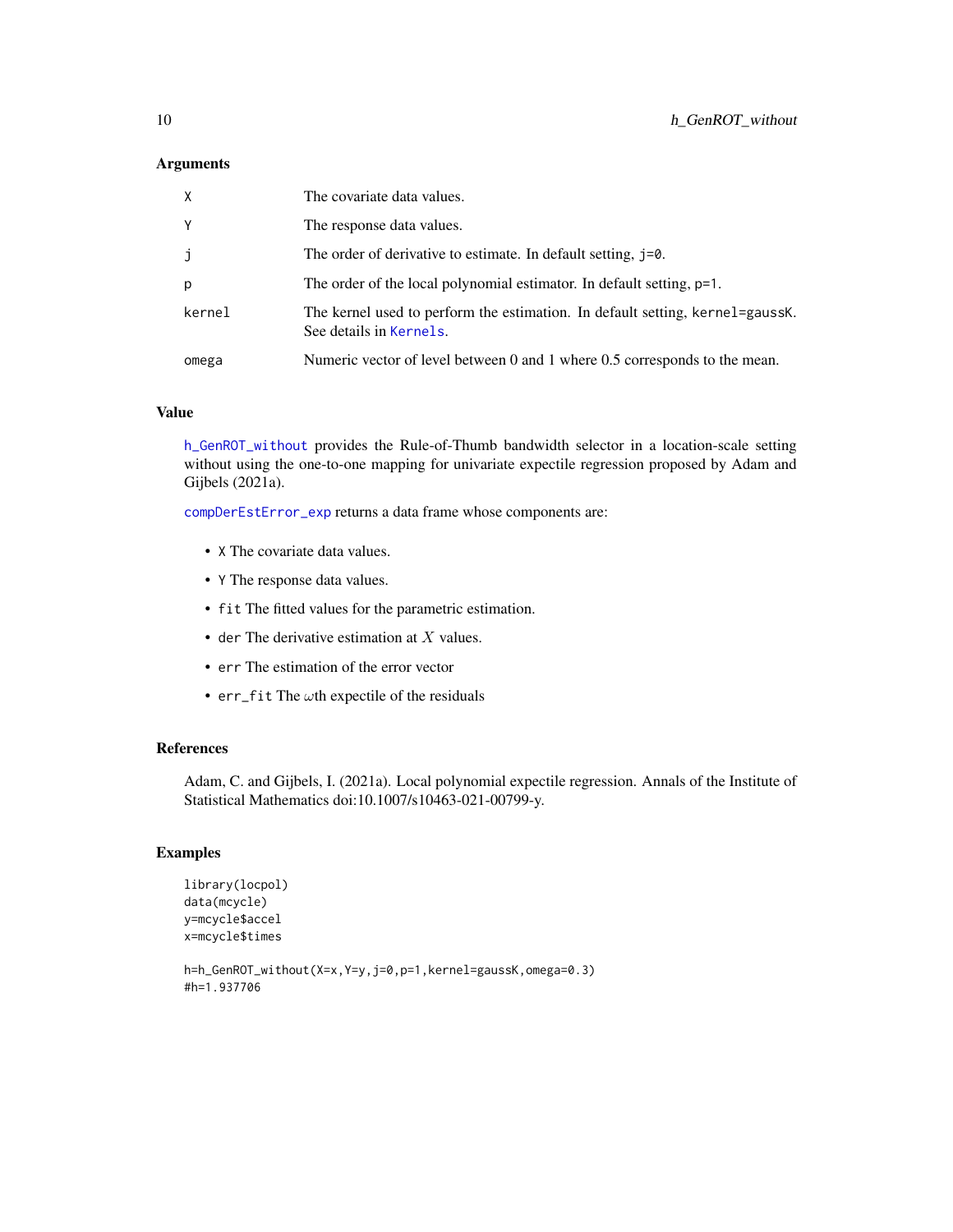<span id="page-10-1"></span><span id="page-10-0"></span>h\_pluginBw *Quantile-based bandwidth selectors based on the plug-in bandwidth selector for mean regression*

# Description

Quantile-based bandwidth selector for univariate expectile regression based on the plug-in bandwidth selector proposed by Fan and Gijbels (1996).

#### Usage

 $h_{pluginBw}(X, Y, p = 1, kernel = gaussK, omega)$ 

# Arguments

| X.     | The covariate data values.                                                                               |
|--------|----------------------------------------------------------------------------------------------------------|
| Υ      | The response data values.                                                                                |
| р      | The order of the local polynomial estimator. In default setting, p=1.                                    |
| kernel | The kernel used to perform the estimation. In default setting, kernel=gaussK.<br>See details in Kernels. |
| omega  | Numeric vector of level between 0 and 1 where 0.5 corresponds to the mean.                               |

# Value

[h\\_pluginBw](#page-10-1) provides the quantile-based bandwidth based on the plugin bandwidth selector for mean regression proposed by Fan and Gijbels (1996) as discussed in Adam and Gijbels (2021a).

### References

Fan, J. and Gijbels, I. (1996). Local Polynomial Modelling and Its Applications. Number 66 in Monographs on statistics and applied probability series. Chapman and Hall, London.

Adam, C. and Gijbels, I. (2021a). Local polynomial expectile regression. Annals of the Institute of Statistical Mathematics doi:10.1007/s10463-021-00799-y.

```
library(locpol)
data(mcycle)
y=mcycle$accel
x=mcycle$times
```

```
h=h_pluginBw(X=x,Y=y,p=1,kernel=gaussK,omega=0.1)
#h=0.8602156
```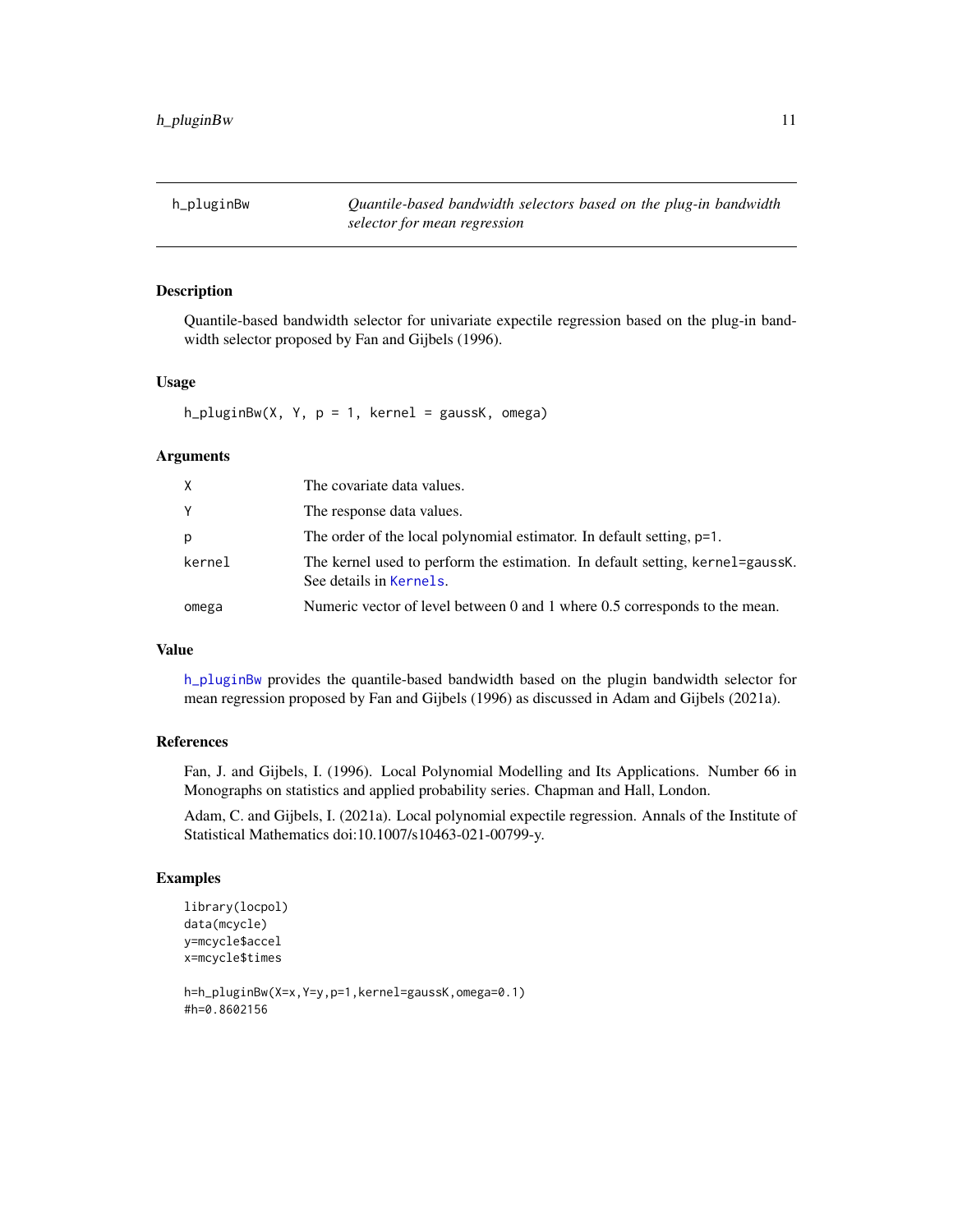<span id="page-11-1"></span><span id="page-11-0"></span>

# Description

Quantile-based bandwidth selector for univariate expectile regression based on the Rule-of-Thumb for mean regression proposed by Fan and Gijbels (1996).

#### Usage

 $h_t$ thumbBw(X, Y, p = 1, kernel = gaussK, omega)

# Arguments

| Χ      | The covariate data values.                                                                               |
|--------|----------------------------------------------------------------------------------------------------------|
|        | The response data values.                                                                                |
| p      | The order of the local polynomial estimator. In default setting, p=1.                                    |
| kernel | The kernel used to perform the estimation. In default setting, kernel=gaussK.<br>See details in Kernels. |
| omega  | Numeric vector of level between 0 and 1 where 0.5 corresponds to the mean.                               |

# Value

[h\\_thumbBw](#page-11-1) provides the quantile-based bandwidth based on the Rule-of-Thumb for mean regression proposed by Fan and Gijbels (1996) as discussed in Adam and Gijbels (2021a).

### References

Fan, J. and Gijbels, I. (1996). Local Polynomial Modelling and Its Applications. Number 66 in Monographs on statistics and applied probability series. Chapman and Hall, London.

Adam, C. and Gijbels, I. (2021a). Local polynomial expectile regression. Annals of the Institute of Statistical Mathematics doi:10.1007/s10463-021-00799-y.

```
library(locpol)
data(mcycle)
y=mcycle$accel
x=mcycle$times
```

```
h=h_thumbBw(X=x,Y=y,p=1,kernel=gaussK,omega=0.1)
#h=1.824103
```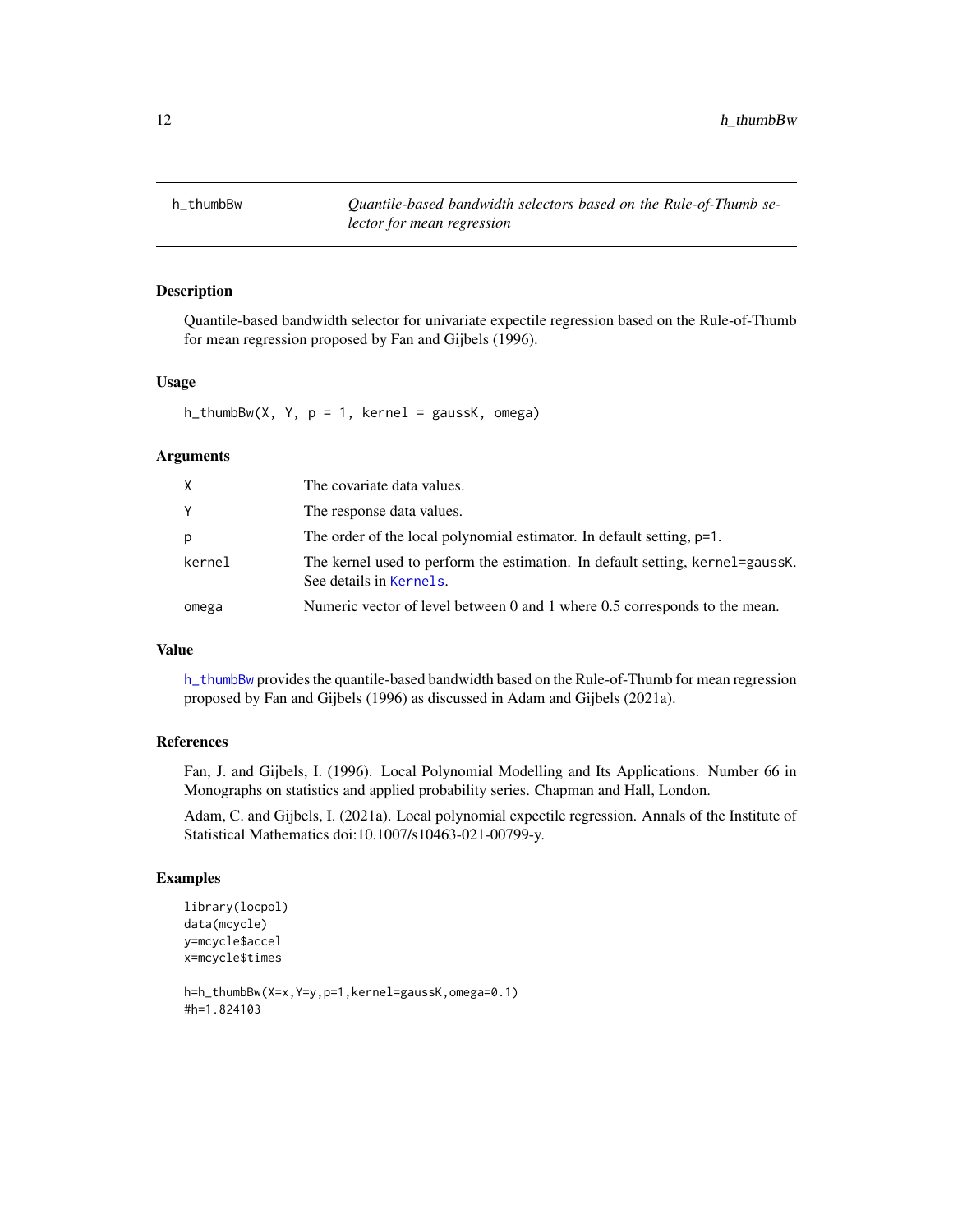<span id="page-12-0"></span>

# **Description**

A detailed description of these data is available in Schmidt et al. (1981) and in Silverman (1985). The dataset is available in the MASS package. This dataset is also used in Adam and Gijbels (2021a). A data frame giving a series of measurements of head acceleration in a simulated motorcycle accident, used to test crash helmets.

#### Usage

mcycle

# Format

A data frame with 142 rows and 2 variables:

times in milliseconds after impact.

accel in g.

# References

Adam, C. and Gijbels, I. (2021a). Local polynomial expectile regression. Annals of the Institute of Statistical Mathematics doi:10.1007/s10463-021-00799-y.

Schmidt, G., Mattern, R., and Schuler, F. (1981). Biomechanical investigation to determine physical and traumatological differentiation criteria for the maximum load capacity of head and vertebral column with and without protective helmet under the effects of impact. EEC Research Program on Biomechanics of Impacts. Final report Phase III, Project G5, Institut fur Rechtsmedizin, Universitat Heidelberg.

Silverman, B. W. (1985). Some aspects of the spline smoothing approach to non-parametric curve fitting. Journal of the Royal Statistical Society Series B, 47, 1–52.

```
data(mcycle)
y=mcycle$accel
x=mcycle$times
plot(x,y)
```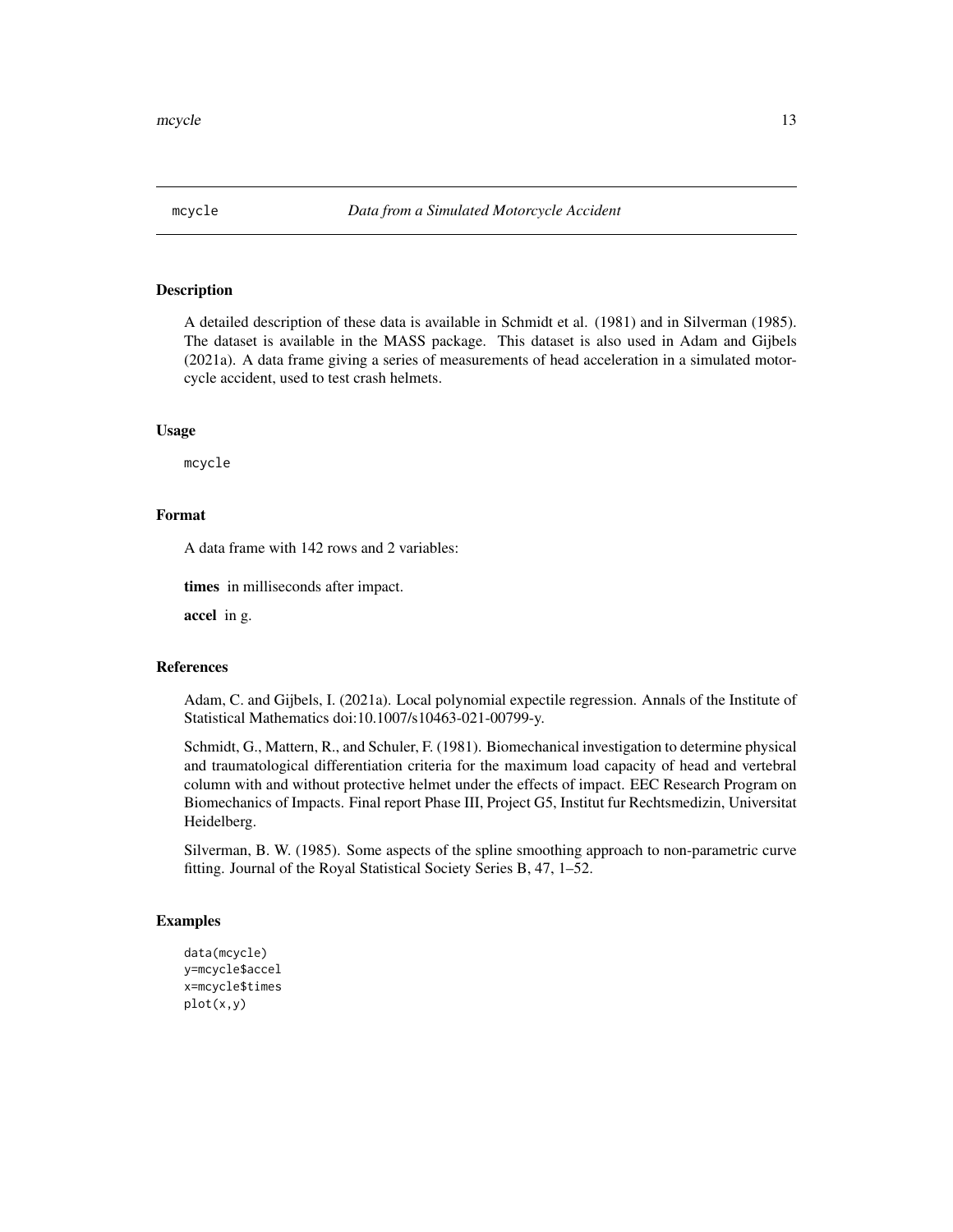```
ParLin_expectreg_hetero
```
*Partially linear expectile regression with different possible heteroscedastic error and univariate variable in the nonparametric function*

#### Description

Formula interface for the partially linear expectile regression using local linear expectile estimation for different heteroscedastic error structure and a univariate variable in the nonparametric function g(.). The model is of the form  $Y = \delta^T X + g(Z) + \sigma(X)\epsilon$ ,  $Y = \delta^T X + g(Z) + \sigma(Z)\epsilon$  or  $Y = \delta^T X + g(Z) + \sigma(Z, X)\epsilon$ . See Table 1 in Adam and Gijbels (2021b) for more details.

# Usage

```
ParLin_expectreg_hetero(
 X,
  Y,
  Z,
  omega = 0.3,
  kernel = gaussK,
 heteroscedastic = c("X", "Z", "Z and X"))
```
### Arguments

| X.              | The covariates data values for the linear part (of size $n \times k$ with k=1 or k=2).                   |
|-----------------|----------------------------------------------------------------------------------------------------------|
| Υ               | The response data values.                                                                                |
| Ζ               | The covariate data values for the nonparametric part.                                                    |
| omega           | Numeric vector of level between 0 and 1 where 0.5 corresponds to the mean.                               |
| kernel          | The kernel used to perform the estimation. In default setting, kernel=gaussK.<br>See details in Kernels. |
| heteroscedastic |                                                                                                          |
|                 | Heteroscedastic error depending on X, or on Z or on Z and X                                              |

#### Value

[ParLin\\_expectreg\\_hetero](#page-13-1) partially linear expectile estimators for different heteroscedastic error structures and a univariare variable in the nonparametric part, proposed and studied by Adam and Gijbels (2021b). [ParLin\\_expectreg\\_hetero](#page-13-1) returns a list whose components are:

- If the heteroscedastic error depends on  $Z$ :
	- Linear The delta estimators for the linear part
	- Nonlinear The estimation of the nonparametric part according to the observed values  $Z_i$ .
- If the heteroscedastic error depends on  $X$ :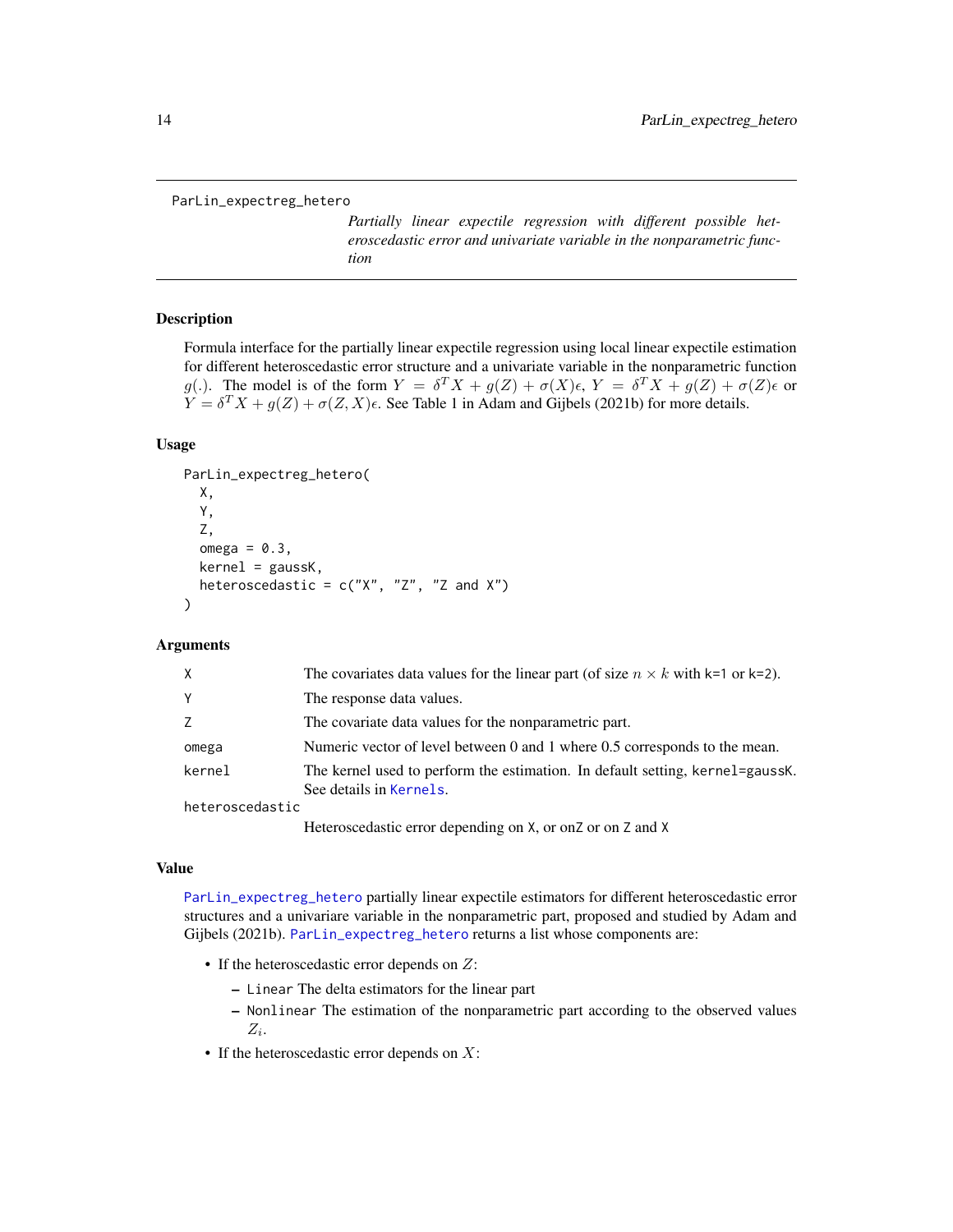- <span id="page-14-0"></span>– Linear The delta estimators for the linear part
- Nonlinear\_g The estimation of the nonparametric part according to the observed values  $Z_i$ .
- Nonlinear\_g\_omega The estimation of the nonparametric part according to the observed values  $X_i$  (if X is univariate) or to the couple of observed values  $(X_{1i}, X_{2j})$ .
- If the heteroscedastic error depends on  $Z$  and  $X$ :
	- Linear The delta estimators for the linear part
	- Nonlinear\_g The estimation of the nonparametric part according to the couple of the observed values  $(Z_i, X_j)$  (if X is univariate) or to the observed values  $(Z_i, X_{1i}, X_{2i})$ .

# References

Adam, C. and Gijbels, I. (2021b). Partially linear expectile regression using local polynomial fitting. In Advances in Contemporary Statistics and Econometrics: Festschrift in Honor of Christine Thomas-Agnan, Chapter 8, pages 139–160. Springer, New York.

## Examples

```
library(locpol)
set.seed(123)
Z<-runif(100,-3,3)
eta_1<-rnorm(100,0,1)
X1<-(0.9*Z)+(1.5*eta_1)
set.seed(1234)
eta_2<-rnorm(100,0,2)
X2<-(0.9*Z)+(1.5*eta_2)
X<-rbind(X1,X2)
set.seed(12345)
epsilon<-rnorm(100,0,1)
delta<-rbind(0.8,-0.8)
Y<-as.numeric((t(delta)%*%X)+(10*sin(0.9*Z))+(0.6*X1^2)*epsilon)
```
ParLin\_expectreg\_hetero(X=t(X),Y=Y,Z=Z,omega=0.3,kernel=gaussK,heteroscedastic="X")

<span id="page-14-1"></span>ParLin\_expectreg\_homo\_biv

*Partially linear expectile regression with a homoscedastic error and a bivariate variable in the nonparametric function*

#### Description

Formula interface for the partially linear expectile regression using local linear expectile estimation for a homoscedastic error and a bivariate variable in the nonparametric function. For the nonparametric part, the general Rule-of-Thumb bandwidth selector proposed in Adam and Gijbels (2021b) is used. See Adam and Gijbels (2021b) for more details.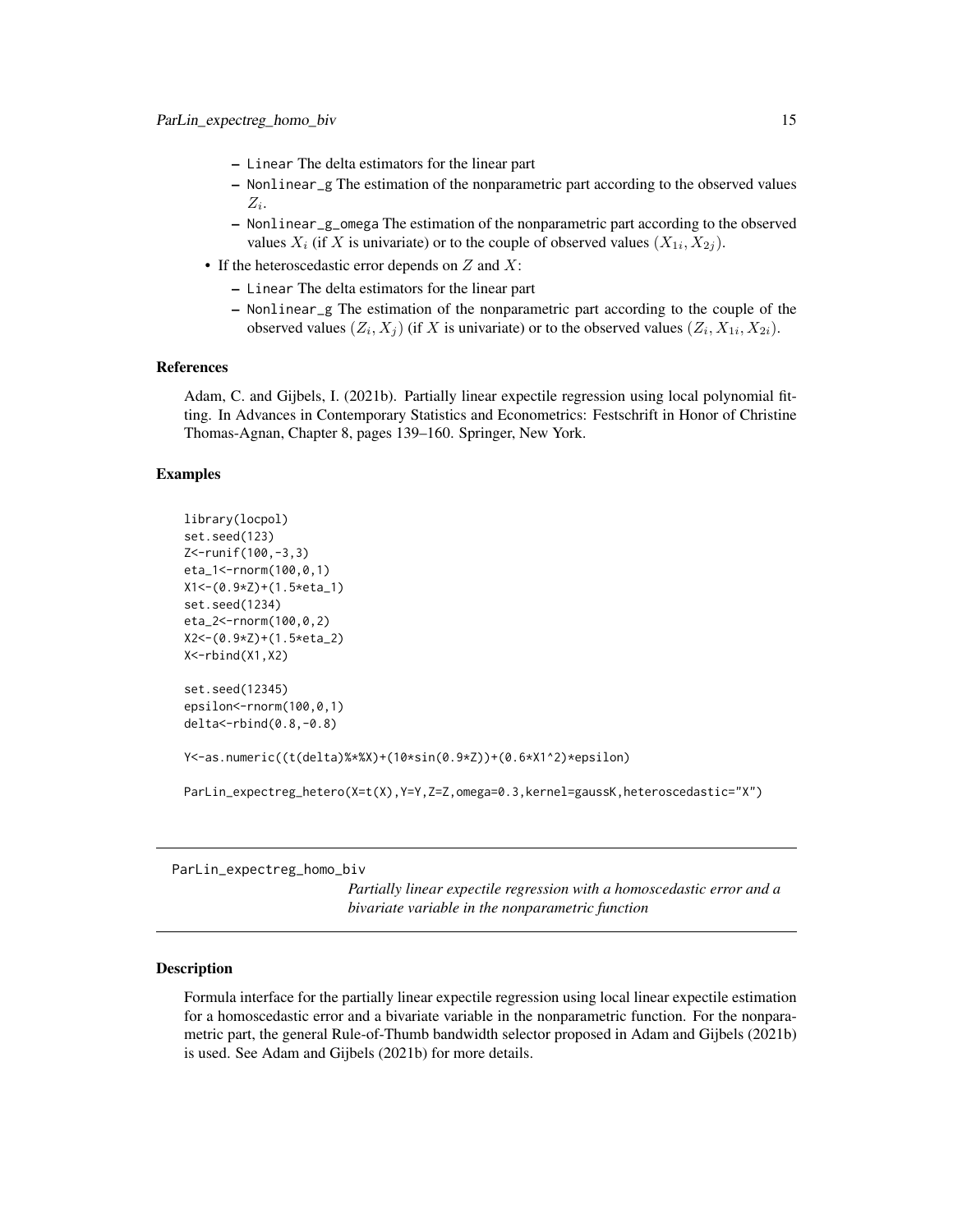# Usage

```
ParLin_expectreg_homo_biv(
   X,
   Y,
   Z,
   omega = 0.3,
   kernel = gaussK,
  grid = \text{cbind}(\text{seq}(\text{min}(Z[, 1]), \text{max}(Z[, 1]), \text{length.out} = 10), \text{seq}(\text{min}(Z[, 2]), \text{max}(Z[, 1]), \text{max}(Z[, 1]), \text{length.out} = 10)2]), length.out = 10))
)
```
#### Arguments

| X              | The covariates data values for the linear part (of size $n \times k$ ).                                                                                                 |
|----------------|-------------------------------------------------------------------------------------------------------------------------------------------------------------------------|
| Y              | The response data values.                                                                                                                                               |
| $\overline{7}$ | The covariates data values for the nonparametric part (of size $n \times 2$ ).                                                                                          |
| omega          | Numeric vector of level between 0 and 1 where 0.5 corresponds to the mean.                                                                                              |
| kernel         | The kernel used to perform the estimation. In default setting, kernel=gaussK.<br>See details in Kernels.                                                                |
| grid           | Matrix of evaluation points used for the nonparametric part. In default setting, a<br>grid of 10 equispaced grid-values in each direction on the domain of the variable |

# Value

[ParLin\\_expectreg\\_homo\\_biv](#page-14-1) partially linear expectile estimators assuming a homoscedastic error and a bivariate covariate in the nonparametric part, proposed and studied by Adam and Gijbels (2021b). [ParLin\\_expectreg\\_homo\\_biv](#page-14-1) returns a list whose components are:

- Linear The delta estimators for the linear part
- Nonlinear The estimation of the nonparametric part according to the grid. The rows of the estimation matrix are the grid on the first covariate data values (i.e. Z[,1]) and the columns the grid on the second covariate data values (i.e.  $Z[$ , 2]).

#### References

Adam, C. and Gijbels, I. (2021b). Partially linear expectile regression using local polynomial fitting. In Advances in Contemporary Statistics and Econometrics: Festschrift in Honor of Christine Thomas-Agnan, Chapter 8, pages 139–160. Springer, New York.

```
library(locpol)
library(lestat)
set.seed(6)
dist <- muniformdistribution(rep(0, 2), rep(1, 2))
values<-simulate(dist,200)
Z_1<-values[,1]
```
<span id="page-15-0"></span>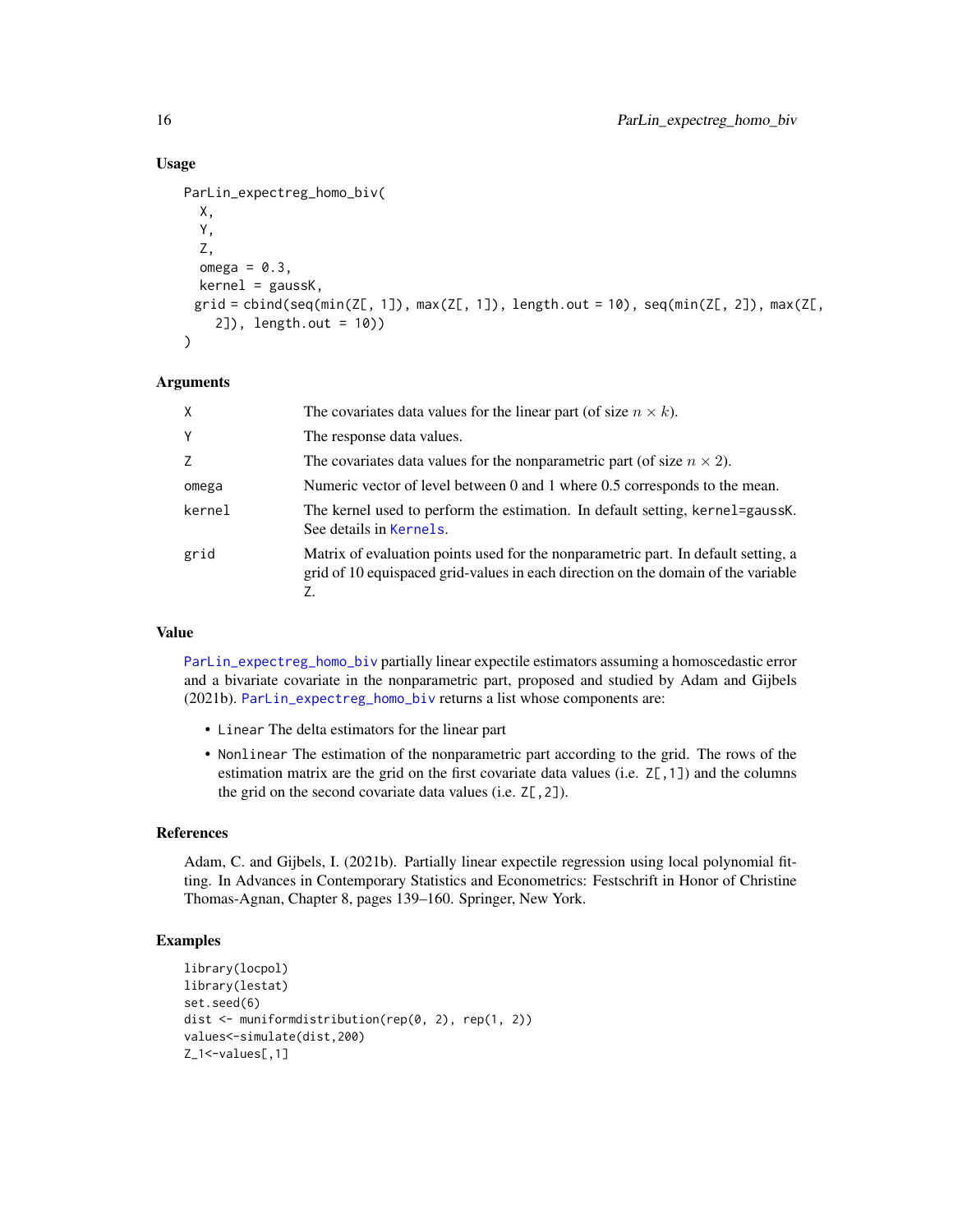```
Z_2<-values[,2]
Z<-rbind(Z_1,Z_2)
gamma=cbind(3,-0.4)
set.seed(7)
eta_1<-rnorm(100,0,1)
X1=(gamma%*%Z)+(1.5*eta_1)
set.seed(8)
eta_2<-rnorm(100,0,2)
X2=(gamma%*%Z)+(1.5*eta_2)
X<-rbind(X1,X2)
set.seed(9)
epsilon<-rt(100,3)
delta_true<-rbind(0,-0.8)
Y=as.numeric((t(delta_true)%*%X)+(0.2*exp(1.5*(gamma%*%Z)))+epsilon)
ParLin_expectreg_homo_biv(X=t(X),Y=Y,Z=t(Z),omega=0.1,kernel=gaussK
,grid=cbind(seq(min(Z[,1]),max(Z[,1]),length.out=10),seq(min(Z[,2]),max(Z[,2]),length.out=10)))
```
<span id="page-16-1"></span>ParLin\_expectreg\_homo\_uni

*Partially linear expectile regression with a homoscedastic error and a univariate variable in the nonparametric function*

### Description

Formula interface for the partially linear expectile regression using local linear expectile estimation assuming a homoscedastic error and a univariate variable in the nonparametric function. For the nonparametric part, the general Rule-of-Thumb bandwidth selector proposed in Adam and Gijbels (2021a) is used. See Adam and Gijbels (2021b) for more details.

#### Usage

```
ParLin_expectreg_homo_uni(
 X,
 Y,
  Z,
  omega = 0.3,
 kernel = gaussK,
  grid = seq(min(Z), max(Z), length.out = 100)\lambda
```

| X | The covariates data values for the linear part (of size $n \times k$ ). |
|---|-------------------------------------------------------------------------|
|   | The response data values.                                               |
|   | The covariate data values for the nonparametric part.                   |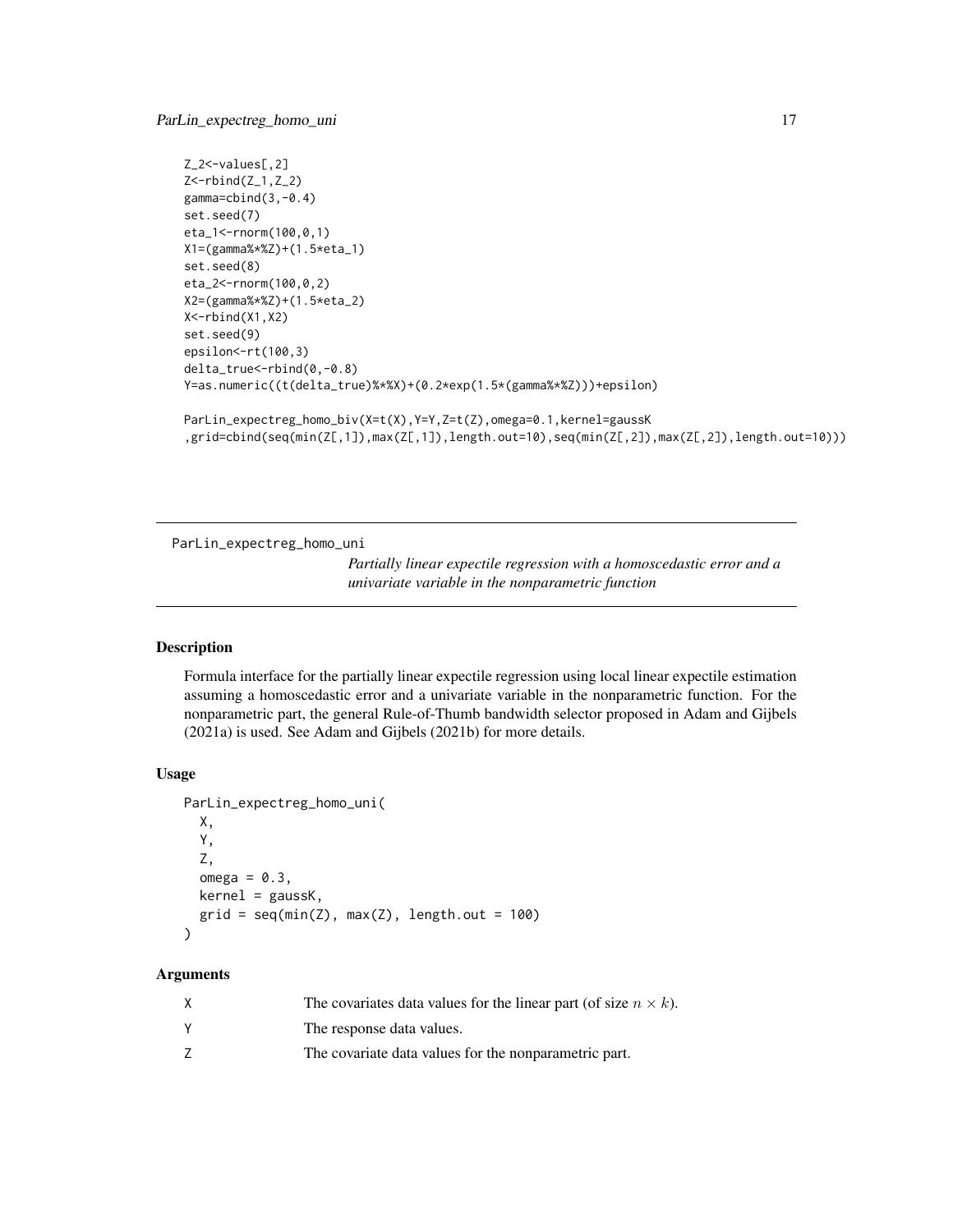<span id="page-17-0"></span>

| omega  | Numeric vector of level between 0 and 1 where 0.5 corresponds to the mean.                                                                                |  |
|--------|-----------------------------------------------------------------------------------------------------------------------------------------------------------|--|
| kernel | The kernel used to perform the estimation. In default setting, kernel=gaussK.<br>See details in Kernels.                                                  |  |
| grid   | Vector of evaluation points used for the nonparametric part. In default setting, a<br>grid of 100 equispaced grid-values on the domain of the variable Z. |  |

[ParLin\\_expectreg\\_homo\\_uni](#page-16-1) partially linear expectile estimators for a homoscedastic error and a univariare variable in the nonparametric part proposed and studied by Adam and Gijbels (2021b). [ParLin\\_expectreg\\_homo\\_uni](#page-16-1) returns a list whose components are:

- Linear The delta estimators for the linear part
- Nonlinear The estimation of the nonparametric part according to the grid.

#### References

Adam, C. and Gijbels, I. (2021a). Local polynomial expectile regression. Annals of the Institute of Statistical Mathematics doi:10.1007/s10463-021-00799-y.

Adam, C. and Gijbels, I. (2021b). Partially linear expectile regression using local polynomial fitting. In Advances in Contemporary Statistics and Econometrics: Festschrift in Honor of Christine Thomas-Agnan, Chapter 8, pages 139–160. Springer, New York.

# Examples

```
library(locpol)
set.seed(123)
Z<-runif(100,-3,3)
eta_1<-rnorm(100,0,1)
X1<-(0.9*Z)+(1.5*eta_1)
set.seed(1234)
eta_2<-rnorm(100,0,2)
X2<-(0.9*Z)+(1.5*eta_2)
X<-rbind(X1,X2)
```

```
set.seed(12345)
epsilon<-rnorm(100,0,1)
delta<-rbind(0.8,-0.8)
```
Y<-as.numeric((t(delta)%\*%X)+(10\*sin(0.9\*Z))+5\*epsilon)

ParLin\_expectreg\_homo\_uni(X=t(X),Y=Y,Z=Z,omega=0.3 ,kernel=gaussK,grid=seq(min(Z),max(Z),length.out=10))